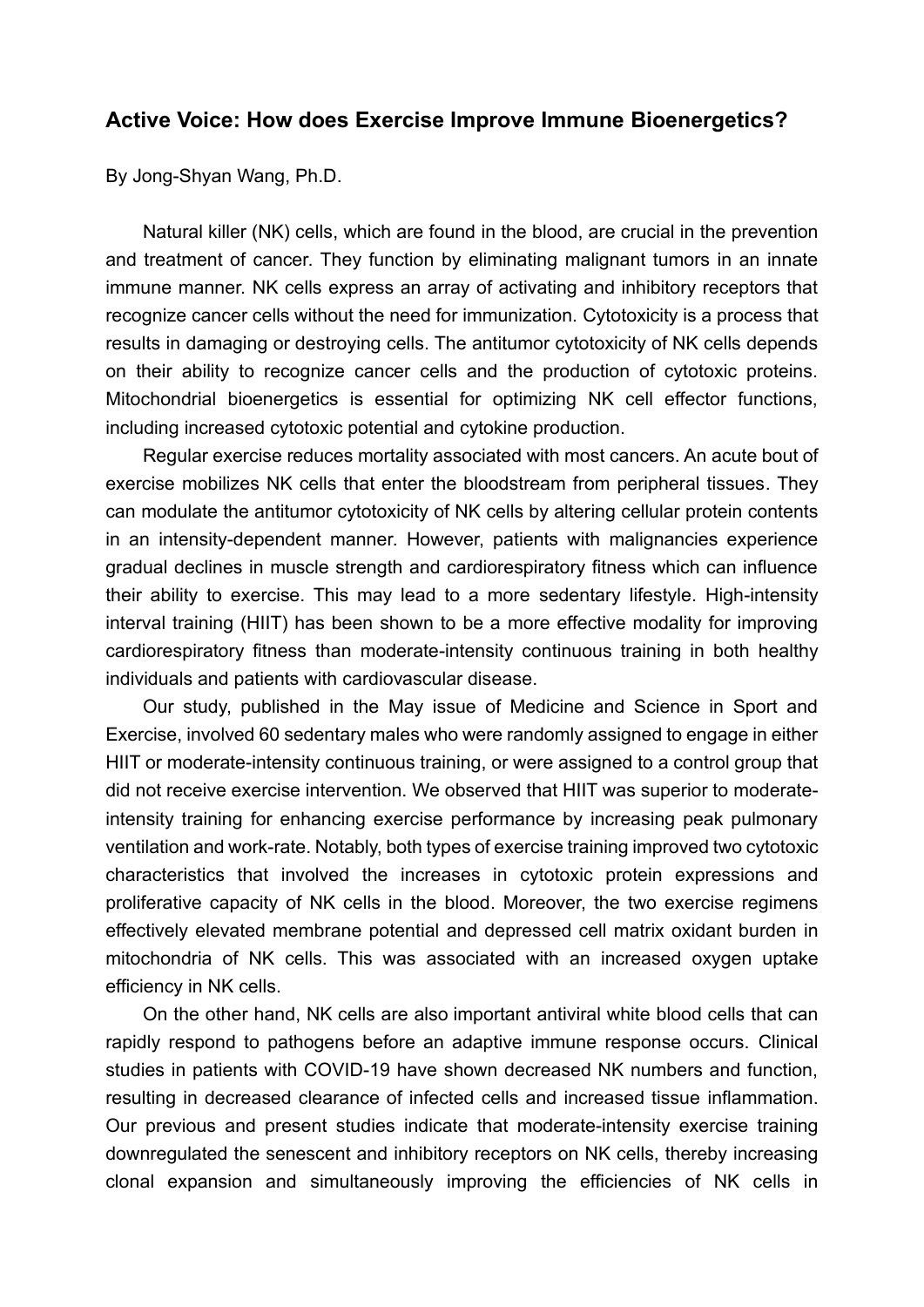recognizing and cytotoxic action against virus and cancer cells.

Our experimental findings could help to determine the effective exercise regimens for simultaneously improving cardiorespiratory fitness and the bioenergetic efficiency of NK cells in people living a sedentary lifestyle.

## *About the Author:*

*Jong-Shyan Wang, Ph.D. is a professor at the Graduate Institute of Rehabilitation Science at Chang Gung University, Taiwan. Prof. Wang was named in the Stanford University names World's Top 2% Scientists in 2021. His research focuses on developing exercise prescriptions for inflammatory/immunity, thrombotic, and cardiovascular disorders.*

*Disclosure: This work was supported by the National Science Council of Taiwan and the Chang Gung Medical Research Program.*

*Viewpoints presented in SMB commentaries reflect opinions of the authors and do not necessarily represent positions or policies of ACSM. Active Voice authors who have received financial or other considerations from a commercial entity associated with their topic must disclose such relationships at the time they accept an invitation to write for SMB.*